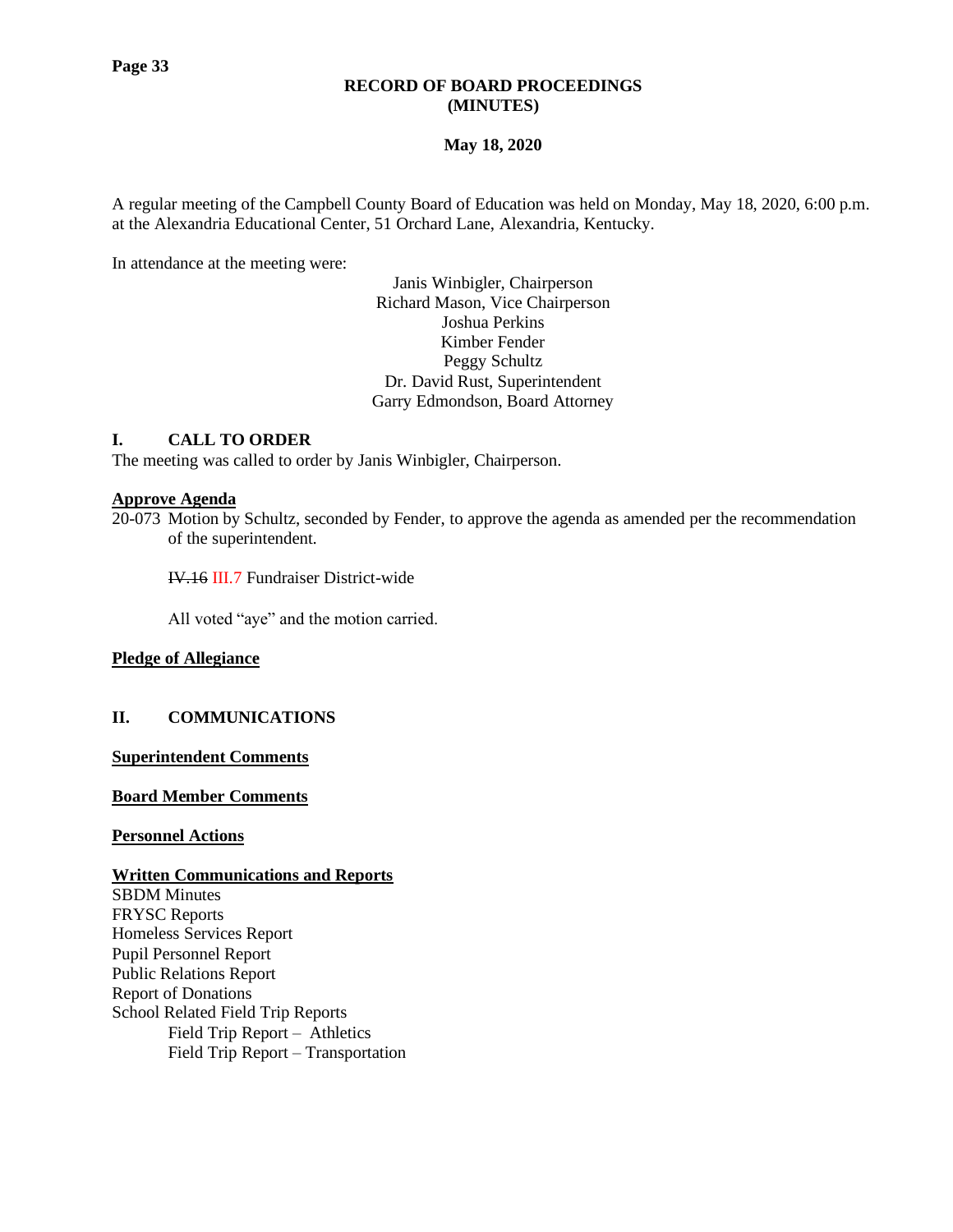# **III. ACTION AGENDA**

# **Projected Activity Fund Budgets 2020-21**

- 20-074 Motion made by Mason, seconded by Perkins, to approve the 2020-21 "Projected" School Activity Fund Budgets per the recommendation of the superintendent.
- VOTE: Winbigler-Yes; Mason-Yes; Perkins-Yes; Fender-Yes; Schultz-Yes. MOTION CARRIED.

# **Award of Gasoline and Diesel Fuel Bid**

- 20-075 Motion made by Schultz, seconded by Fender, to award Lykins Energy Solution the gasoline and diesel fuel bid for the 2020-21 school year beginning July 1, 2020 ending June 30, 2021 per the recommendation of the superintendent.
- VOTE: Winbigler-Yes; Mason-Yes; Perkins-Yes; Fender-Yes; Schultz-Yes. MOTION CARRIED.

# **Award of Tire Bid**

- 20-076 Motion made by Fender, seconded by Perkins, to award Bob Sumerel Tire (Erlanger) the tire bid for items 1, 4, 5 and 6 and Best One Tire and Service the tire bid for items 2 and 3 for the 2020-21 school year beginning July 1, 2020 ending June 30, 2021 per the recommendation of the superintendent.
- VOTE: Winbigler-Yes; Mason-Yes; Perkins-Yes; Fender-Yes; Schultz-Yes. MOTION CARRIED.

# **Award of Oil Bid**

- 20-077 Motion made by Perkins, seconded by Mason, to award Apollo Oil the oil bid for the 2020-21 school year beginning July 1, 2020 and ending June 30, 2021 per the recommendation of the superintendent.
- VOTE: Winbigler-Yes; Mason-Yes; Perkins-Yes; Fender-Yes; Schultz-Yes. MOTION CARRIED.

# **Apple Developer Account Agreement**

- 20-078 Motion made by Fender, seconded by Schultz, to approve the Apple Developer Agreement and use of Apple Developer Account to create a district iOS App per the recommendation of the superintendent.
- VOTE: Winbigler-Yes; Mason-Yes; Perkins-Yes; Fender-Yes; Schultz-Yes. MOTION CARRIED.

# **RFP for Board Attorney**

- 20-079 Motion made by Fender, seconded by Perkins, to approve the initiation of a request for proposal for the services of board attorney per the recommendation of the superintendent.
- VOTE: Winbigler-Yes; Mason-Yes; Perkins-Yes; Fender-Yes; Schultz-Yes. MOTION CARRIED.

# **Fundraiser District-wide**

- 20-080 Motion made by Schultz, seconded by Perkins, to approve the rejection of the Fundraiser District-wide per the recommendation of the superintendent.
- VOTE: Winbigler-Yes; Mason-Yes; Perkins-Yes; Fender-Yes; Schultz-Yes. MOTION CARRIED.

# **IV. CONSENT AGENDA**

20-081 Motion made by Fender, seconded by Schultz, that the consent agenda be approved as amended per the recommendation of the superintendent.

# **Minutes**

| April 1, 2020  | Special Meeting                |
|----------------|--------------------------------|
| April 20, 2020 | <b>Special Regular Meeting</b> |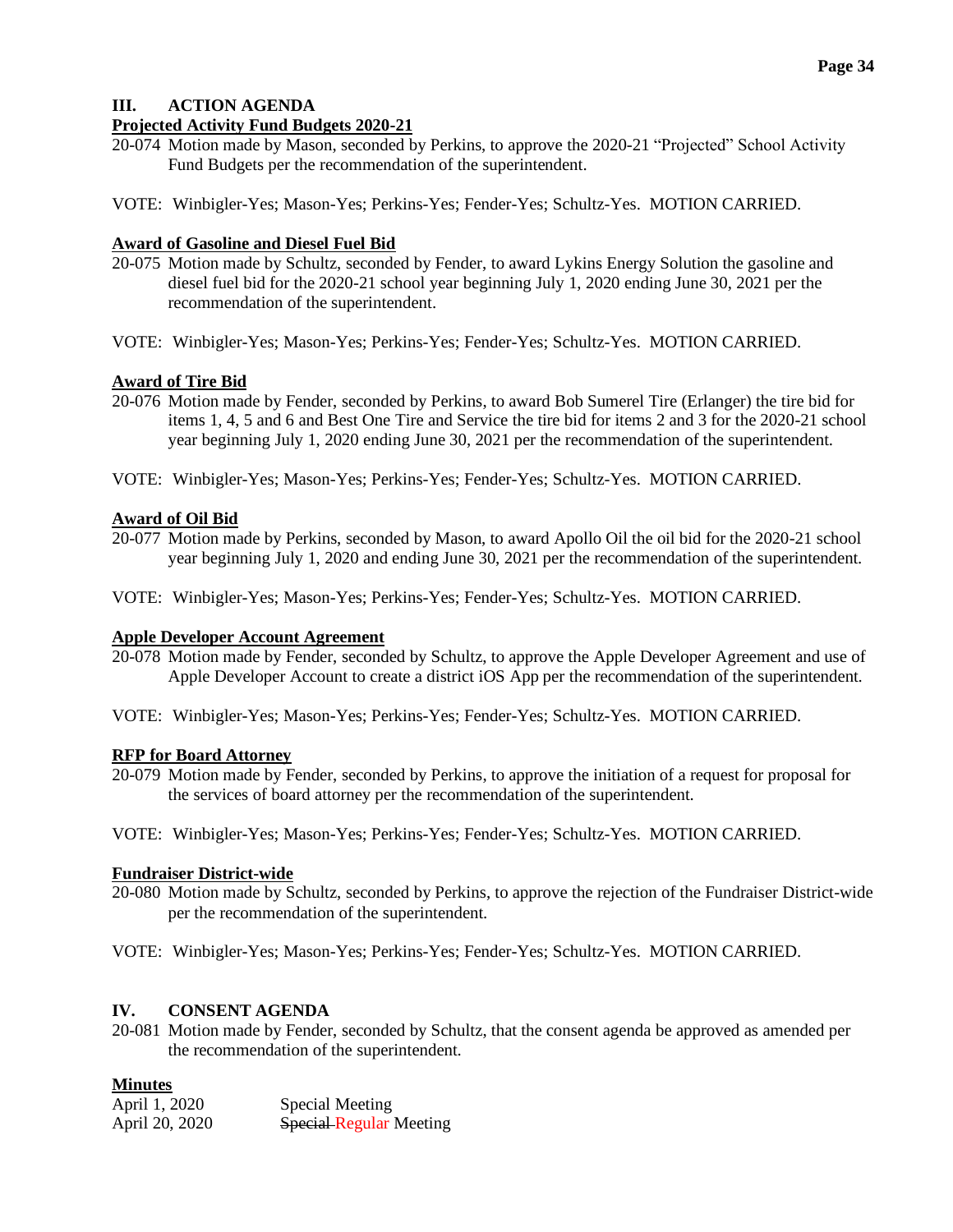### **Bills - Addendum**

General Fund # 136473-136563

### **Bills – Regular**

General Fund # 136564-136640 as listed in the Orders of the Treasurer

### **Treasurer's Report**

| Campbell County Board of Education |                  |                                |                     |               |                  |  |
|------------------------------------|------------------|--------------------------------|---------------------|---------------|------------------|--|
| Treasurer's Report                 |                  |                                |                     |               |                  |  |
|                                    |                  | For Month Ended April 30, 2020 |                     |               |                  |  |
|                                    |                  |                                |                     |               |                  |  |
|                                    | <b>Beginning</b> |                                | <b>Expenditures</b> |               | <b>Ending</b>    |  |
| <b>Fund</b>                        | <b>Balance</b>   | <b>Revenues</b>                | <b>Salaries</b>     | <b>Others</b> | <b>Balance</b>   |  |
|                                    |                  |                                |                     |               |                  |  |
| General                            | 15,821,488       | 1,902,934                      | (2, 123, 689)       | (741, 524)    | 14,859,209       |  |
|                                    |                  |                                |                     |               |                  |  |
| <b>Sick Leave Retire.</b>          | 168,257          |                                | 0                   | $\Omega$      | 168,257          |  |
|                                    |                  |                                |                     |               |                  |  |
| <b>Committed Funds</b>             | 400,000          |                                | $\mathbf 0$         | 0             | 400,000          |  |
|                                    |                  |                                |                     |               |                  |  |
| <b>Special Revenue</b>             | (336, 079)       | 313,904                        | (229, 846)          | (141, 340)    | (393, 361)       |  |
|                                    |                  |                                |                     |               |                  |  |
| <b>District Activity</b>           | 1,530            | 349                            |                     | (13, 364)     | (11, 485)        |  |
|                                    |                  |                                |                     |               |                  |  |
| <b>Capital Outlay</b>              | 401,098          | 0                              | 0                   | $\Omega$      | 401,098          |  |
|                                    |                  |                                |                     |               |                  |  |
| <b>Building</b>                    | 4,206,978        | 0                              | $\mathbf 0$         | 0             | 4,206,978        |  |
|                                    |                  |                                |                     |               |                  |  |
| <b>Construction</b>                | 2,627,465        | 0                              | $\mathsf 0$         | (9, 579)      | 2,617,886        |  |
|                                    |                  |                                |                     |               |                  |  |
| <b>Debt Service</b>                | (3,830,734)      | 22,087                         | 0                   | (96, 249)     | (3,904,896)      |  |
|                                    |                  |                                |                     |               |                  |  |
| <b>Food Service</b>                | 228,070          | 101,668                        | (53,966)            | (138, 152)    | 137,620          |  |
|                                    |                  |                                |                     |               |                  |  |
| Totals*                            | \$<br>19,688,075 | 2,340,941                      | (2,407,501)         | (1, 140, 209) | \$<br>18,481,307 |  |

#### **Leave of Absence Requests**

Anne Antle, Teacher at Crossroads Elementary, from May 18, 2020 through June 30, 2020 for FMLA.

Christina Della Bella, Teacher at Campbell Ridge Elementary, from April 27, 2020 through June 30, 2020 for FMLA.

Sandy J. Boesch, Food Service Assistant at Campbell County High School, and Bus Monitor at Transportation, Intermittent leave from March 26, 2020 through May 31, 2020 for FMLA.

> Taylor Field, Teacher at Grant's Lick Elementary, from May 5, 2020 through June 30, 2020 for FMLA.

George Sonny Miller, Bus Driver at Transportation, From March 23, 2020 through June 5, 2020 for FMLA.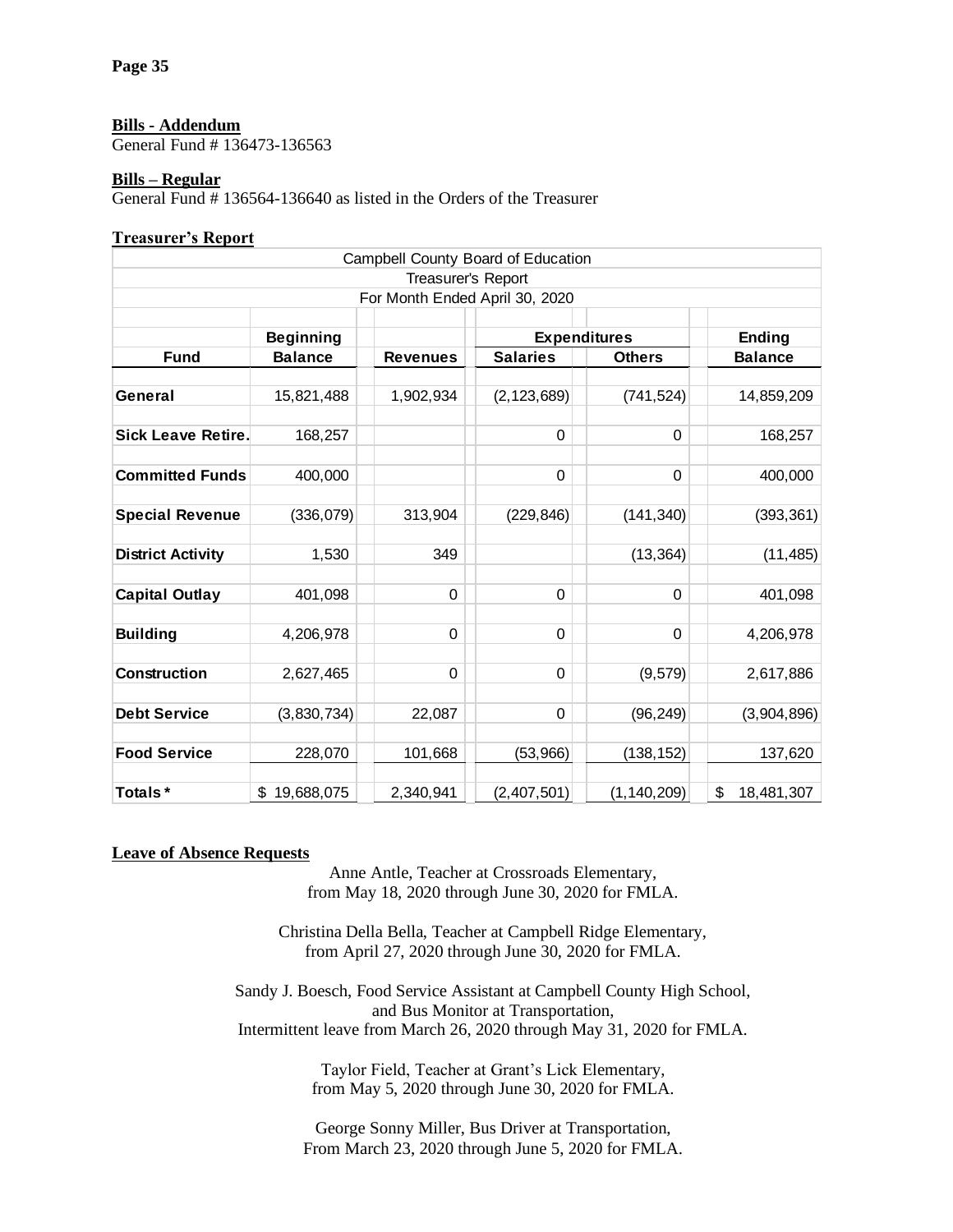The following employees have been approved for paid leave - Families First Coronavirus Response Act (FFCRA):

Patricia Allen Rhonda Baynum Betty Boesch James Broering JoAnn Fornash Thomas Hater Lynne Hesse Stanley Hill Sharese Kitto Mary Beth McGarr Gary Nelson Jerry Patterson Joseph Reinert William Robinson Tracy Ruff Casie Staff Sarah Rust Joyce Underwood Denise Wagner Steven Woodruff

# **Emergency Certified Employees**

The Board was requested to use this May Board meeting date and board number as the date needed when it is necessary to apply to the Education Professional Standards Board (EPSB) for all Emergency Certified employees including Emergency Certified Substitutes during the 2020-2021 school year. Every year we complete applications for 50-75 emergency substitutes. These are people who have only a degree or college hours. The state has a new application process for Emergency Substitutes and to complete this process we must have a Board order number and date of Board meeting.

# **Pay Date Schedule 2020-21**

Presented was the proposed calendar for paying our employees for the 2020-21 school year.

# **Auditor Contract for 2019-20 Financial Statements**

Barnes Dennig & Co. Ltd., has proposed to conduct the annual audit for the 2019-20 fiscal year for \$22,300. This price is an increase of \$900 from the previous year. There was no increase last year.

# **Indirect Costs for Programs and Grants 2020-21**

The Director of Finance recommended the Board approve the application of the following indirect cost rates, as calculated by KDE, effective July 1, 2020; a non-restricted indirect cost rate of 14.97% applicable to Food Service and 2.99% applicable to Federal grants.

# **Holly Hill Inter-agency Agreement for 2020-21**

This agreement describes the educational services and procedures that Campbell County Schools and Holly Hill Children's Home will provide for students during the 2020 – 2021 school year.